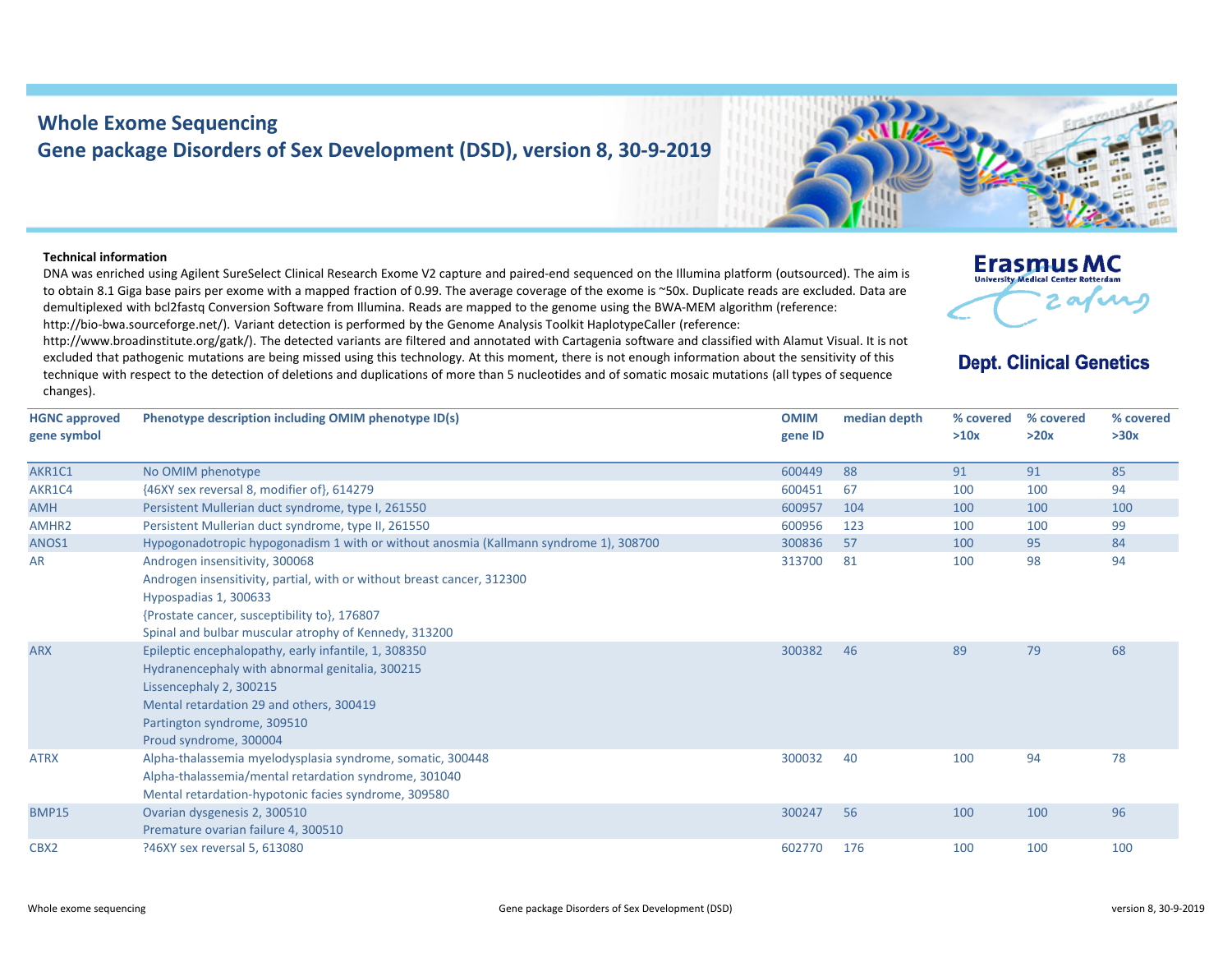| <b>HGNC approved</b> | Phenotype description including OMIM phenotype ID(s)                                   | <b>OMIM</b> | median depth | % covered | % covered | % covered |
|----------------------|----------------------------------------------------------------------------------------|-------------|--------------|-----------|-----------|-----------|
| gene symbol          |                                                                                        | gene ID     |              | >10x      | >20x      | >30x      |
|                      |                                                                                        |             |              |           |           |           |
| <b>CCNQ</b>          | STAR syndrome, 300707                                                                  | 300708      | 62           | 81        | 81        | 81        |
| CDKN1C               | Beckwith-Wiedemann syndrome, 130650                                                    | 600856      | 74           | 90        | 83        | 76        |
|                      | IMAGE syndrome, 614732                                                                 |             |              |           |           |           |
| CHD7                 | CHARGE syndrome, 214800                                                                | 608892      | 87           | 100       | 100       | 97        |
|                      | Hypogonadotropic hypogonadism 5 with or without anosmia, 612370                        |             |              |           |           |           |
| <b>CREBBP</b>        | Menke-Hennekam syndrome 1, 618332                                                      | 600140      | 85           | 100       | 99        | 94        |
|                      | Rubinstein-Taybi syndrome 1, 180849                                                    |             |              |           |           |           |
| CYB5A                | Methemoglobinemia and ambiguous genitalia, 250790                                      | 613218      | 77           | 100       | 100       | 100       |
| <b>CYP11A1</b>       | Adrenal insufficiency, congenital, with 46XY sex reversal, partial or complete, 613743 | 118485      | 108          | 100       | 100       | 100       |
| <b>CYP11B1</b>       | Adrenal hyperplasia, congenital, due to 11-beta-hydroxylase deficiency, 202010         | 610613      | 209          | 100       | 100       | 100       |
|                      | Aldosteronism, glucocorticoid-remediable, 103900                                       |             |              |           |           |           |
| <b>CYP17A1</b>       | 17-alpha-hydroxylase/17,20-lyase deficiency, 202110                                    | 609300      | 113          | 100       | 100       | 100       |
|                      | 17,20-lyase deficiency, isolated, 202110                                               |             |              |           |           |           |
| <b>CYP19A1</b>       | Aromatase deficiency, 613546                                                           | 107910      | 66           | 100       | 99        | 93        |
|                      | Aromatase excess syndrome, 139300                                                      |             |              |           |           |           |
| <b>CYP21A2</b>       | Adrenal hyperplasia, congenital, due to 21-hydroxylase deficiency, 201910              | 613815      | 201          | 100       | 100       | 100       |
|                      | Hyperandrogenism, nonclassic type, due to 21-hydroxylase deficiency, 201910            |             |              |           |           |           |
| DHCR7                | Smith-Lemli-Opitz syndrome, 270400                                                     | 602858      | 112          | 100       | 100       | 100       |
| <b>DHH</b>           | 46XY partial gonadal dysgenesis, with minifascicular neuropathy, 607080                | 605423      | 138          | 100       | 100       | 100       |
|                      | 46XY sex reversal 7, 233420                                                            |             |              |           |           |           |
| DHX37                | No OMIM phenotype                                                                      | 617362      | 103          | 100       | 100       | 96        |
| DMRT1                | No OMIM phenotype                                                                      | 602424      | 106          | 100       | 100       | 100       |
| DMRT <sub>2</sub>    | No OMIM phenotype                                                                      | 604935      | 92           | 100       | 100       | 96        |
| DUSP <sub>6</sub>    | Hypogonadotropic hypogonadism 19 with or without anosmia, 615269                       | 602748      | 144          | 100       | 100       | 100       |
| ESR1                 | {Atherosclerosis, susceptibility to}                                                   | 133430      | 115          | 100       | 100       | 99        |
|                      | Breast cancer, somatic, 114480                                                         |             |              |           |           |           |
|                      | Estrogen resistance, 615363                                                            |             |              |           |           |           |
|                      | {HDL response to hormone replacement, augmented}                                       |             |              |           |           |           |
|                      | {Migraine, susceptibility to}, 157300                                                  |             |              |           |           |           |
|                      | {Myocardial infarction, susceptibility to}, 608446                                     |             |              |           |           |           |
| FEZF1                | Hypogonadotropic hypogonadism 22, with or without anosmia, 616030                      | 613301      | 116          | 100       | 100       | 100       |
| <b>FGF17</b>         | Hypogonadotropic hypogonadism 20 with or without anosmia, 615270                       | 603725      | 142          | 100       | 100       | 100       |
| FGF8                 | Hypogonadotropic hypogonadism 6 with or without anosmia, 612702                        | 600483      | 134          | 100       | 94        | 94        |
| FGFR1                | Encephalocraniocutaneous lipomatosis, somatic mosaic, 613001                           | 136350      | 102          | 100       | 100       | 98        |
|                      | Hartsfield syndrome, 615465                                                            |             |              |           |           |           |
|                      | Hypogonadotropic hypogonadism 2 with or without anosmia, 147950                        |             |              |           |           |           |
|                      | Jackson-Weiss syndrome, 123150                                                         |             |              |           |           |           |
|                      | Osteoglophonic dysplasia, 166250                                                       |             |              |           |           |           |
|                      | Pfeiffer syndrome, 101600                                                              |             |              |           |           |           |
|                      | Trigonocephaly 1, 190440                                                               |             |              |           |           |           |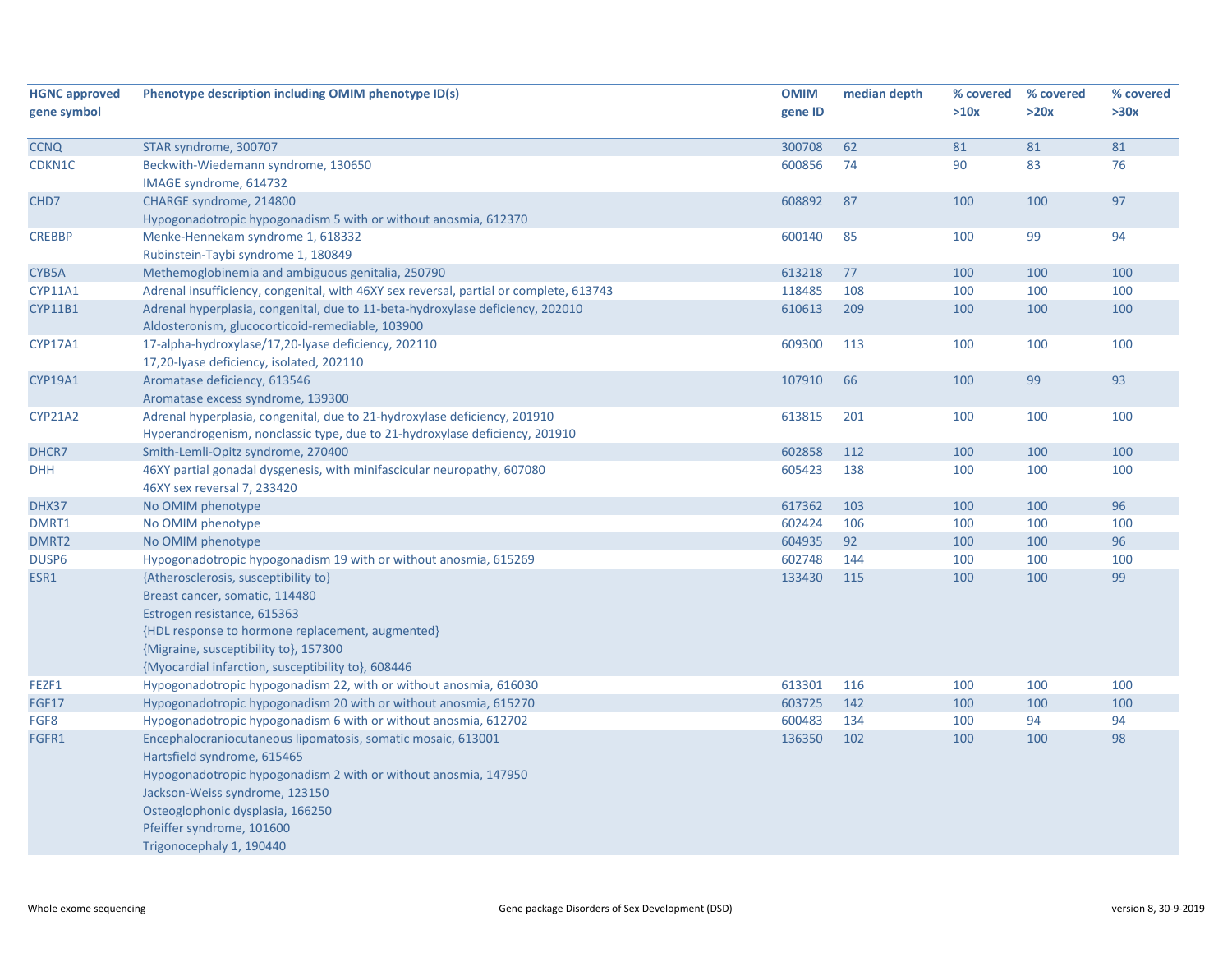| <b>HGNC approved</b> | Phenotype description including OMIM phenotype ID(s)                                             | <b>OMIM</b> | median depth | % covered | % covered | % covered |
|----------------------|--------------------------------------------------------------------------------------------------|-------------|--------------|-----------|-----------|-----------|
| gene symbol          |                                                                                                  | gene ID     |              | >10x      | >20x      | >30x      |
|                      |                                                                                                  |             |              |           |           |           |
| FGFR2                | Antley-Bixler syndrome without genital anomalies or disordered steroidogenesis, 207410           | 176943      | 74           | 100       | 100       | 95        |
|                      | Apert syndrome, 101200                                                                           |             |              |           |           |           |
|                      | Beare-Stevenson cutis gyrata syndrome, 123790                                                    |             |              |           |           |           |
|                      | Bent bone dysplasia syndrome, 614592                                                             |             |              |           |           |           |
|                      | Craniofacial-skeletal-dermatologic dysplasia, 101600                                             |             |              |           |           |           |
|                      | Craniosynostosis, nonspecific                                                                    |             |              |           |           |           |
|                      | Crouzon syndrome, 123500                                                                         |             |              |           |           |           |
|                      | Gastric cancer, somatic, 613659                                                                  |             |              |           |           |           |
|                      | Jackson-Weiss syndrome, 123150                                                                   |             |              |           |           |           |
|                      | LADD syndrome, 149730                                                                            |             |              |           |           |           |
|                      | Pfeiffer syndrome, 101600                                                                        |             |              |           |           |           |
|                      | Saethre-Chotzen syndrome, 101400                                                                 |             |              |           |           |           |
|                      | Scaphocephaly and Axenfeld-Rieger anomaly                                                        |             |              |           |           |           |
|                      | Scaphocephaly, maxillary retrusion, and mental retardation, 609579                               |             |              |           |           |           |
| FOXL <sub>2</sub>    | Blepharophimosis, epicanthus inversus, and ptosis, type 1, 110100                                | 605597      | 114          | 100       | 94        | 88        |
|                      | Blepharophimosis, epicanthus inversus, and ptosis, type 2, 110100                                |             |              |           |           |           |
|                      | Premature ovarian failure 3, 608996                                                              |             |              |           |           |           |
| <b>FSHB</b>          | Hypogonadotropic hypogonadism 24 without anosmia, 229070                                         | 136530      | 81           | 100       | 100       | 100       |
| <b>FSHR</b>          | Ovarian dysgenesis 1, 233300                                                                     | 136435      | 71           | 100       | 100       | 98        |
|                      | Ovarian hyperstimulation syndrome, 608115                                                        |             |              |           |           |           |
|                      | Ovarian response to FSH stimulation, 276400                                                      |             |              |           |           |           |
| GATA4                | Atrial septal defect 2, 607941                                                                   | 600576      | 81           | 100       | 87        | 80        |
|                      | Atrioventricular septal defect 4, 614430                                                         |             |              |           |           |           |
|                      | ?Testicular anomalies with or without congenital heart disease, 615542                           |             |              |           |           |           |
|                      | Tetralogy of Fallot, 187500                                                                      |             |              |           |           |           |
|                      | Ventricular septal defect 1, 614429                                                              |             |              |           |           |           |
| GNRH1                | ?Hypogonadotropic hypogonadism 12 with or without anosmia, 614841                                | 152760      | 55           | 100       | 100       | 100       |
| <b>GNRHR</b>         | Hypogonadotropic hypogonadism 7 without anosmia, 146110                                          | 138850      | 98           | 100       | 100       | 99        |
| HDAC8                | Cornelia de Lange syndrome 5, 300882                                                             | 300269      | 47           | 100       | 100       | 91        |
| HFM1                 | Premature ovarian failure 9, 615724                                                              | 615684      | 63           | 100       | 97        | 81        |
| HOXA13               | ?Guttmacher syndrome, 176305                                                                     | 142959      | 80           | 86        | 78        | 74        |
|                      | Hand-foot-uterus syndrome, 140000                                                                |             |              |           |           |           |
| HS6ST1               | {Hypogonadotropic hypogonadism 15 with or without anosmia}, 614880                               | 604846      | 119          | 100       | 100       | 97        |
| <b>HSD17B3</b>       | Pseudohermaphroditism, male, with gynecomastia, 264300                                           | 605573      | 67           | 100       | 99        | 94        |
| HSD3B2               | Adrenal hyperplasia, congenital, due to 3-beta-hydroxysteroid dehydrogenase 2 deficiency, 201810 | 613890      | 143          | 100       | 100       | 100       |
| IL17RD               | Hypogonadotropic hypogonadism 18 with or without anosmia, 615267                                 | 606807      | 102          | 100       | 100       | 99        |
| <b>INSL3</b>         | Cryptorchidism, 219050                                                                           | 146738      | 69           | 93        | 78        | 78        |
| KISS1                | ?Hypogonadotropic hypogonadism 13 with or without anosmia, 614842                                | 603286      | 127          | 100       | 100       | 100       |
| LHB                  | Hypogonadotropic hypogonadism 23 with or without anosmia, 228300                                 | 152780      | 99           | 100       | 100       | 100       |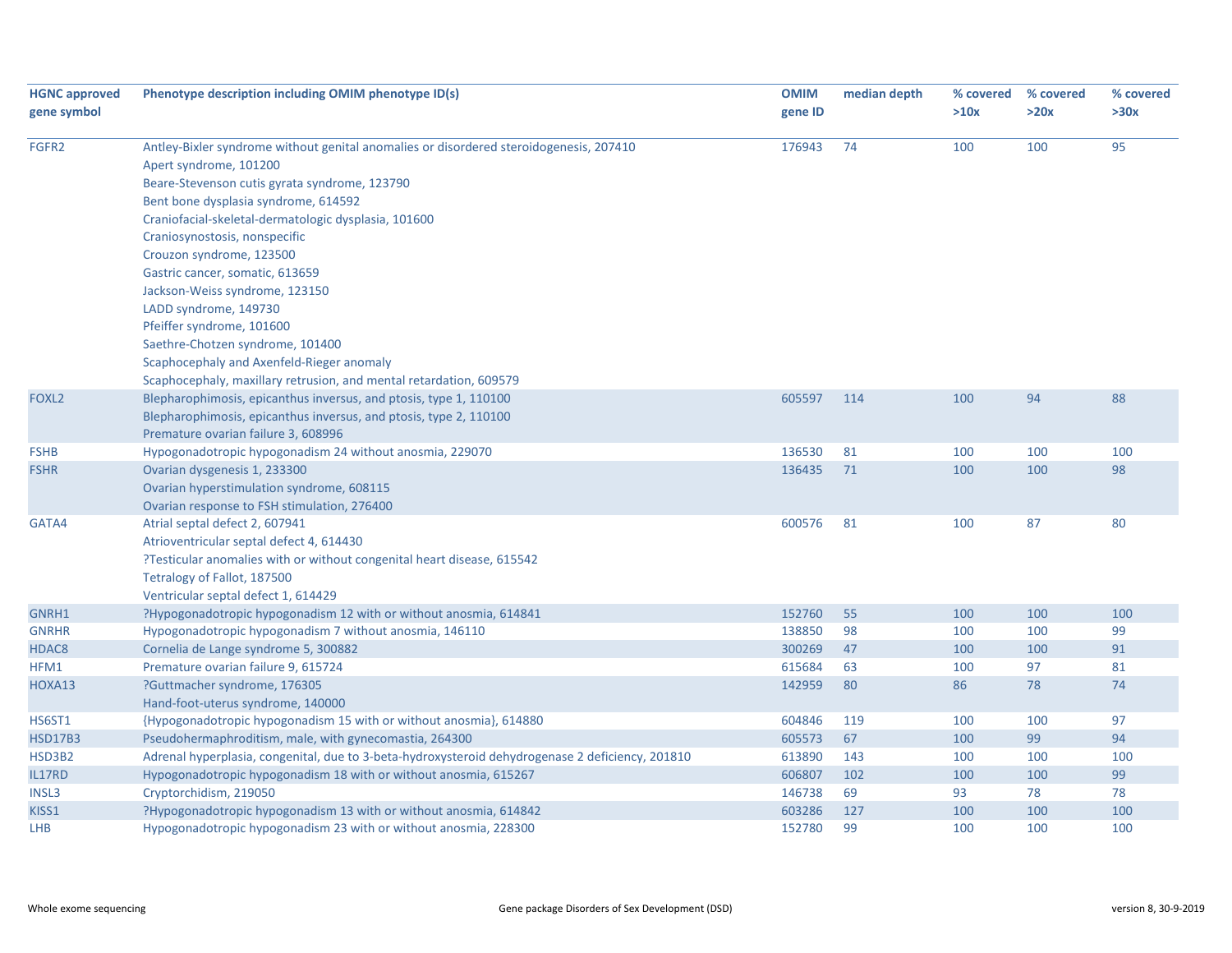| <b>HGNC approved</b>         | Phenotype description including OMIM phenotype ID(s)                                                            | <b>OMIM</b> | median depth | % covered | % covered | % covered |
|------------------------------|-----------------------------------------------------------------------------------------------------------------|-------------|--------------|-----------|-----------|-----------|
| gene symbol                  |                                                                                                                 | gene ID     |              | >10x      | >20x      | >30x      |
|                              |                                                                                                                 |             |              |           |           |           |
| <b>LHCGR</b>                 | Leydig cell adenoma, somatic, with precocious puberty, 176410                                                   | 152790      | 71           | 100       | 100       | 94        |
|                              | Leydig cell hypoplasia with hypergonadotropic hypogonadism, 238320                                              |             |              |           |           |           |
|                              | Leydig cell hypoplasia with pseudohermaphroditism, 238320                                                       |             |              |           |           |           |
|                              | Luteinizing hormone resistance, female, 238320                                                                  |             |              |           |           |           |
|                              | Precocious puberty, male, 176410                                                                                |             |              |           |           |           |
| MAMLD1                       | Hypospadias 2, 300758                                                                                           | 300120      | 96           | 100       | 99        | 95        |
| MAP3K1                       | 46XY sex reversal 6, 613762                                                                                     | 600982      | 69           | 100       | 98        | 94        |
| MCM8                         | ?Premature ovarian failure 10, 612885                                                                           | 608187      | 52           | 100       | 96        | 87        |
| MCM9                         | Ovarian dysgenesis 4, 616185                                                                                    | 610098      | 78           | 100       | 100       | 96        |
| MID1                         | Opitz GBBB syndrome, type I, 300000                                                                             | 300552      | 89           | 100       | 100       | 93        |
| NR0B1                        | Adrenal hypoplasia, congenital, 300200                                                                          | 300473      | 120          | 100       | 100       | 99        |
|                              | 46XY sex reversal 2, dosage-sensitive, 300018                                                                   |             |              |           |           |           |
| NR <sub>2F<sub>2</sub></sub> | Congenital heart defects, multiple types, 4, 615779                                                             | 107773      | 232          | 100       | 100       | 100       |
| <b>NR5A1</b>                 | Adrenocortical insufficiency, 612964                                                                            | 184757      | 107          | 100       | 100       | 100       |
|                              | Premature ovarian failure 7, 612964                                                                             |             |              |           |           |           |
|                              | Spermatogenic failure 8, 613957                                                                                 |             |              |           |           |           |
|                              | 46, XX sex reversal 4, 617480                                                                                   |             |              |           |           |           |
|                              | 46XY sex reversal 3, 612965                                                                                     |             |              |           |           |           |
| <b>NSMF</b>                  | Hypogonadotropic hypogonadism 9 with or without anosmia, 614838                                                 | 608137      | 96           | 100       | 95        | 95        |
| <b>NUP107</b>                | Galloway-Mowat syndrome 7, 618348                                                                               | 607617      | 50           | 100       | 99        | 91        |
|                              | Nephrotic syndrome, type 11, 616730                                                                             |             |              |           |           |           |
|                              | ?Ovarian dysgenesis 6, 618078                                                                                   |             |              |           |           |           |
| POLR3A                       | Leukodystrophy, hypomyelinating, 7, with or without oligodontia and/or hypogonadotropic hypogonadism,<br>607694 | 614258      | 84           | 100       | 100       | 98        |
| <b>POR</b>                   | Antley-Bixler syndrome with genital anomalies and disordered steroidogenesis, 201750                            | 124015      | 170          | 100       | 100       | 100       |
|                              | Disordered steroidogenesis due to cytochrome P450 oxidoreductase, 613571                                        |             |              |           |           |           |
| PROK2                        | Hypogonadotropic hypogonadism 4 with or without anosmia, 610628                                                 | 607002      | 61           | 100       | 100       | 99        |
| PROKR2                       | Hypogonadotropic hypogonadism 3 with or without anosmia, 244200                                                 | 607123      | 210          | 100       | 100       | 100       |
| <b>PSMC3IP</b>               | Ovarian dysgenesis 3, 614324                                                                                    | 608665      | 108          | 100       | 100       | 100       |
| <b>RNF216</b>                | Cerebellar ataxia and hypogonadotropic hypogonadism, 212840                                                     | 609948      | 66           | 100       | 97        | 86        |
| RSPO1                        | Palmoplantar hyperkeratosis and true hermaphroditism, 610644                                                    | 609595      | 93           | 100       | 100       | 100       |
|                              | Palmoplantar hyperkeratosis with squamous cell carcinoma of skin and sex reversal, 610644                       |             |              |           |           |           |
| SEMA3A                       | {Hypogonadotropic hypogonadism 16 with or without anosmia}, 614897                                              | 603961      | 75           | 100       | 100       | 96        |
| SOX3                         | Mental retardation, with isolated growth hormone deficiency, 300123                                             | 313430      | 64           | 100       | 95        | 89        |
|                              | Panhypopituitarism, 312000                                                                                      |             |              |           |           |           |
| SOX8                         | No OMIM phenotype                                                                                               | 605923      | 108          | 100       | 100       | 95        |
| SOX9                         | Acampomelic campomelic dysplasia, 114290                                                                        | 608160      | 157          | 100       | 100       | 100       |
|                              | Campomelic dysplasia, 114290                                                                                    |             |              |           |           |           |
|                              | Campomelic dysplasia with autosomal sex reversal, 114290                                                        |             |              |           |           |           |
| SPRY4                        | Hypogonadotropic hypogonadism 17 with or without anosmia, 615266                                                | 607984      | 104          | 100       | 100       | 96        |